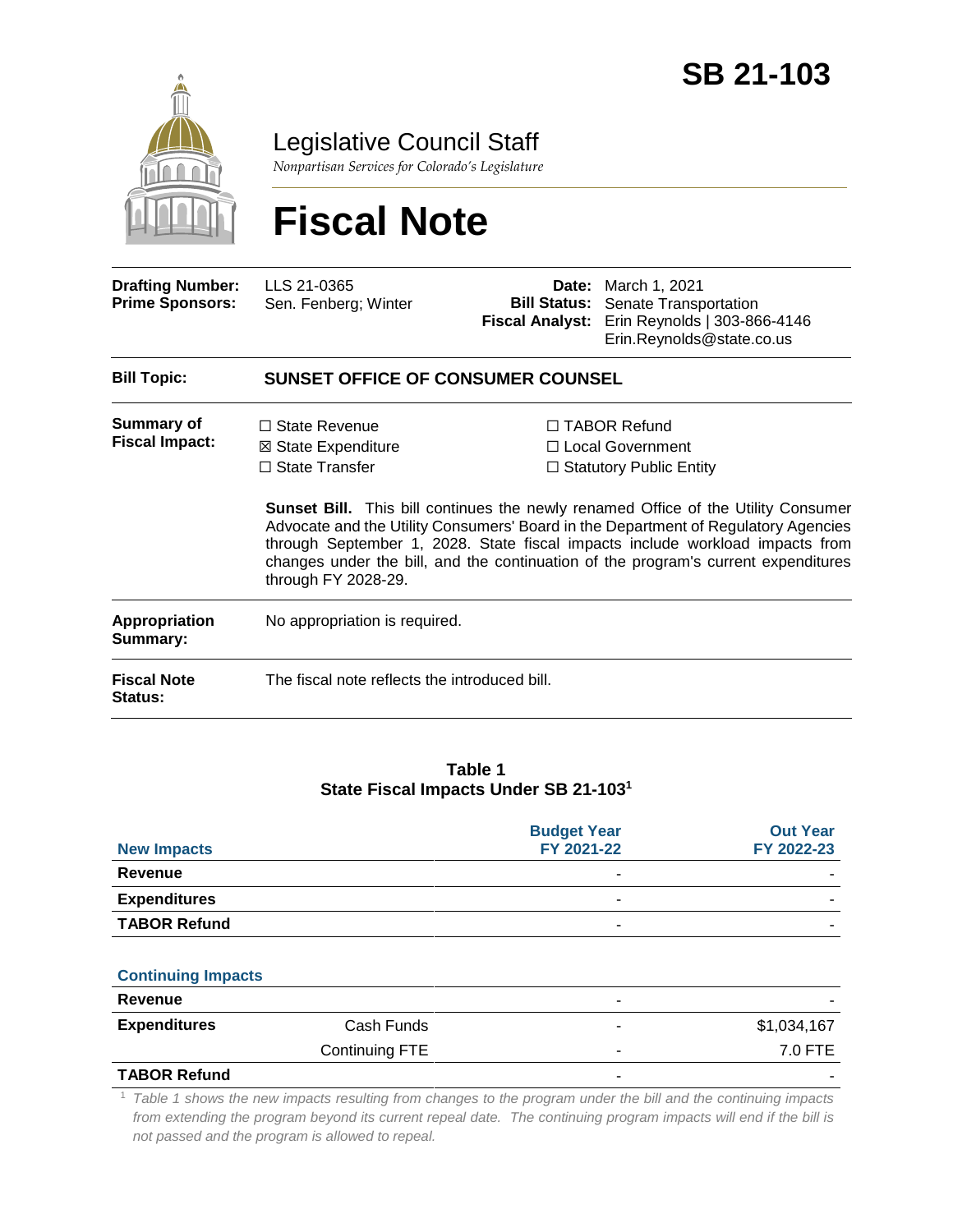Page 2

# **Summary of Legislation**

The bill continues the Office of the Consumer Counsel and the Utility Consumers' Board in the Department of Regulatory Agencies (DORA) for 7 years. The office is renamed as the Office of the Utility Consumer Advocate.

The bill implements the following recommendations from the sunset review:

- renames the office and changes the title of the office's head from consumer counsel to director;
- clarifies that the office is authorized to appear before and participate in other agency proceedings in addition to Public Utilities Commission proceedings;
- changes the board from a type 1 agency to a type 2 agency;
- repeals the requirement that the board annually review the office's performance and confer with DORA's executive director regarding hiring and performance evaluation matters; and
- repeals the requirement that members of the board represent all seven state congressional districts and instead requires that appointing authorities ensure that the board's membership reflects the greatest degree of diversity possible.

# **Background**

The Office of Consumer Counsel represents the public interest and the specific interests of residential, small business, and agricultural consumers in rate and rulemaking cases before the Public Utilities Commission, federal agencies, and the courts. The Utility Consumers' Board is currently an 11-member board that provides policy guidance and oversight to the office.

# **Continuing Program Impacts**

Based on the department's FY 2021-22 budget request, the Office of the Utility Consumer Advocate is expected to have cash fund expenditures of \$1,034,167 and 7.0 FTE. If this bill is enacted, current expenditures will continue for the program starting in FY 2022-23. If this bill is not enacted, the program will end on September 1, 2022, following a wind-down period, and state expenditures will decrease starting in FY 2022-23 by the amounts shown in Table 1. The impacts from changes to the program are discussed in the State Expenditures sections below.

## **State Expenditures**

Beginning in FY 2021-22, workload in DORA will both increase and decrease under the bill. For the Office of the Utility Consumer Advocate, workload will increase to incorporate changes under the bill. This will primarily involve office rebranding and updating materials; no change in appropriations is required. For the Utility Consumers' Board, workload will decrease as a result of the board no longer providing an annual review of the office's performance, and no longer conferring with DORA's executive director on hiring and performance evaluation matters; no change in appropriations is required.